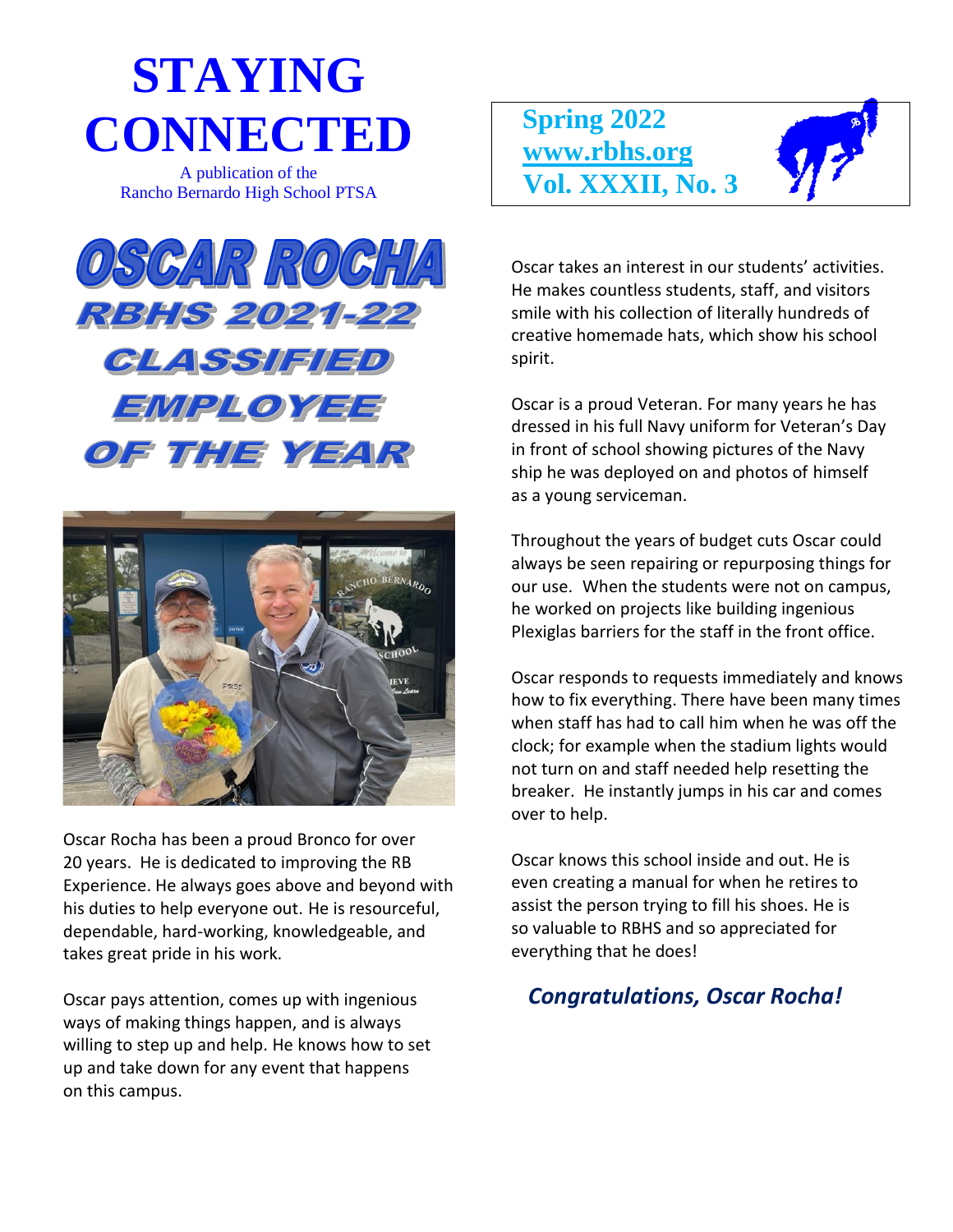# **PRINCIPAL'S MESSAGE**

Dear Rancho Bernardo Families,

As we begin our "Ski Week" break, I would like to remind everyone that while this school year has had its' challenges, we have so much to be thankful for and to look forward to. Our winter athletic teams had tremendous seasons, with all our teams going into the postseason for some exciting playoff games. Wrestling won the CIF Division 1 championship. We are looking forward to cheering on our girls' soccer team, boys' soccer team, and girls' basketball team in CIF quarterfinals this weekend.

Our stellar school counselors have finished visiting all classes to discuss next year's course options for students. Next year's late start time for all high schools does present some challenges, but we believe there's nothing we can't solve to benefit our Broncos. March 3rd begins our "Course Requesting Day" and this week is a great time to discuss with your student what their course choices are for next year. Our counseling department is always available to discuss and collaborate with our students.

This summer we will have another HUGE construction project at RBHS. We are very excited to see the improvements that our students will experience when they start classes next fall. Get ready for a Spring Dance experience, and all I can say now is that it will be historic for RBHS. Our ASB can't wait to reveal the details. Wordle players will pick up the clues soon.

As always, we are all very grateful for our students, teachers, staff, parents, and the wonderful Rancho Bernardo community. I would like to wish everyone a restful week off. I hope you find the time to enjoy the company of family and friends.

Sincerely,

Hans Becker Principal

# **PTSA NEWS**

### Be Part of the PTSA Board and Committees

If you would like to be involved with our students and teachers, please consider joining the PTSA Board or supporting any of our enthusiastic committees. There are lots of ways to support RBHS PTSA based on your availability and interests. We are currently accepting nominations for 2022- 2023 PTSA Board positions. If you are interested in becoming part of the RBHS PTSA Board or would just like more information about the available Board positions, please get in touch with any Board member, email [CascioFamilySD@gmail.com,](mailto:CascioFamilySD@gmail.com) or plan to attend our next Board meeting.

### March PTSA Meeting Info

The next RBHS PTSA Board meeting will be held on March 8 at 6:00 pm, location TBA. Please email RBHS PTSA President, Maggie Cascio, at [CascioFamilySD@gmail.com](mailto:CascioFamilySD@gmail.com) for details.

Attention Senior Students and Families: Ticket Sales Starting Soon - Party Pals Grad Nite and Disney Grad Nite at CA Adventure

The Seniors' Disney Grad Nite at CA Adventure is planned for Saturday, June 4. The Party Pals Grad Nite event is planned for Wednesday, June 8. Ticket sales for both events will be starting this month! Check the PTSA website for details and ticket purchase information to be published soon: [https://ptsarbhs.wixsite.com/ptsarbhs](https://linkprotect.cudasvc.com/url?a=https%3a%2f%2fptsarbhs.wixsite.com%2fptsarbhs&c=E,1,OxX_Z8XYSuJ_3mqJQTGYQ8Z-Vwh5FZqUDq1OcQYBRPEyJIH8Qrr-9BuOLi2MNn3D8pf12EbDqQetU5aqlVC8kSxPcsnc0tkBMWalYZu5&typo=0)

**Save the Dates! 8 th Grade Parent Night - March 15 School Dance/Music Festival - March 26**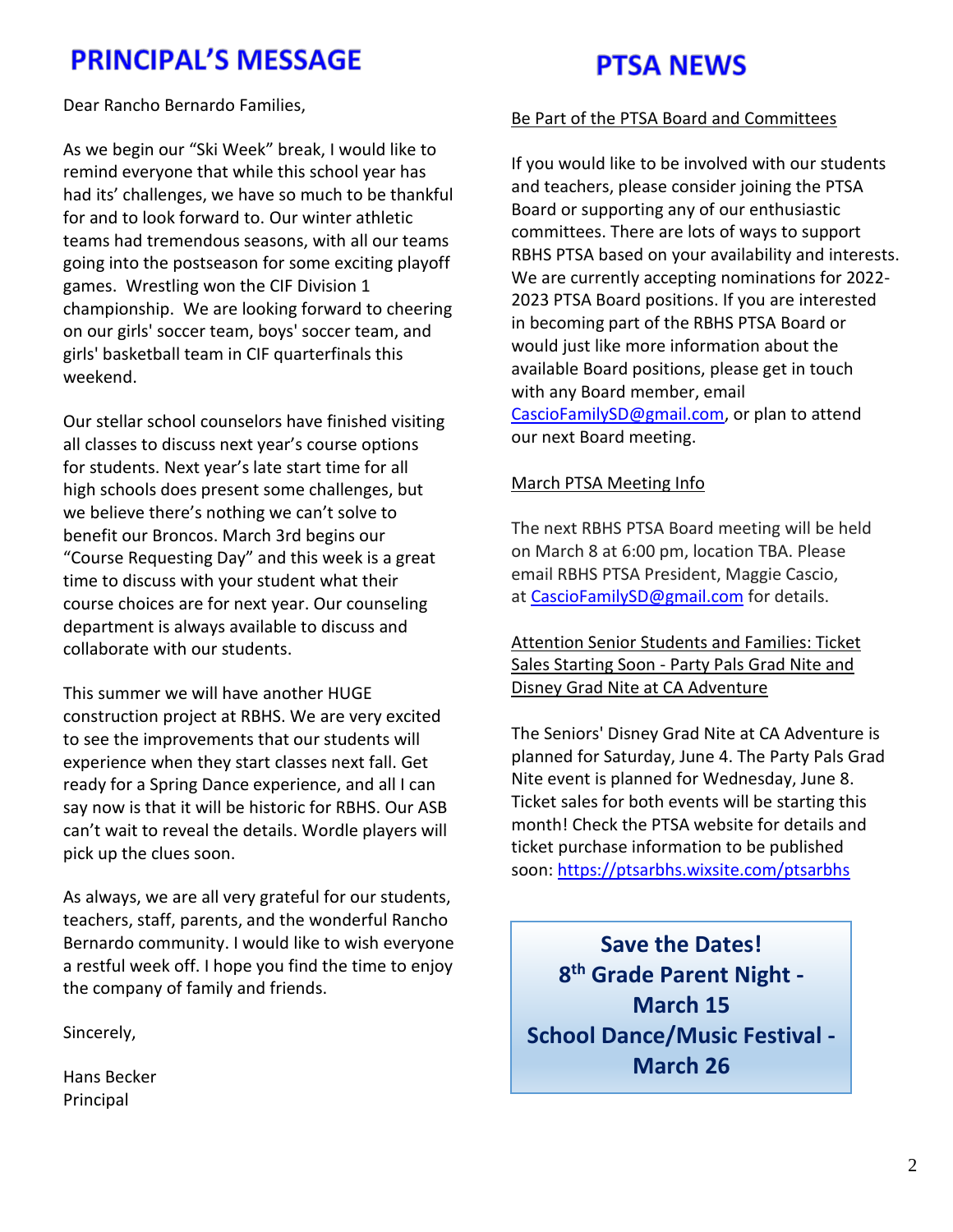# **BRONCO ATHLETICS** "SPORTS SCOOP"

We are winding down our winter sports season. Our girls' water polo team has earned the 7<sup>th</sup> seed in the CIF Open Division championships. Our wrestlers competed in the CIF Division 1 Championship on February 12. Our basketball and soccer teams will begin their CIF Championship run next week.

Spring season has begun, and it is the busiest season of the year, with ten sports competing. As we finish the winter season and the spring sport season gets under way, Bronco Athletics would like to remind all our parents to be positive role models and exhibit good sportsmanship while attending an athletic event. As representatives of our high school and the entire RB community, we respectfully ask that whenever you attend an athletic event you model the appropriate behavior and keep your comments positive, supportive, and directed toward our teams only.

## *GO BRONCOS!!*

## **2022 YEARBOOKS**

Yearbooks are still available for purchase for \$75. Purchasing a yearbook now is the only way to guarantee a yearbook for your student in June. See <http://ybstore.friesens.com/stores/757611> to make your purchase.

# **Counseling** Corner

A new term has begun. Your students have a fresh start and an opportunity to begin practicing good habits. If they had a challenging time in Quarter 2, please encourage them to speak to their School Counselor about any necessary schedule changes. They may be able to retake courses that they failed.

The Peer Counselors are back at it in the Bronco Center for tutoring this term. Students can get assistance before school, during lunch and after school. Please have your student reach out to their Counselor to get connected with a tutor, or just walk in for tutoring on any day of the week during the times mentioned above.

In February, your School Counselors are visiting 2<sup>nd</sup> period classes to help students fill in their 4-Year Planning Sheet for next school year. In March students will use their 4-Year Plan to input their classes in to Synergy. Also in March, students will visit their School Counselor's office to review their synergy submissions and discuss.

AP Exam Spring Registration has begun. All spring classes and any late registrations from yearlong and fall classes will be accepted until March 4. The cost for spring classes is \$105/exam and for late registrants \$145 (\$105 + Late fee \$40).

You can pay for the exam at

[www.aptsusa.com/ranchobernardo.](http://www.aptsusa.com/ranchobernardo) AP Exams will be May 2 - May 13 and all exams will be in person at RBHS. Cancellations of exams must be done by April 29 to get a partial refund. Send requests for partial refund to [cancel@aptsusa.com](mailto:cancel@aptsusa.com)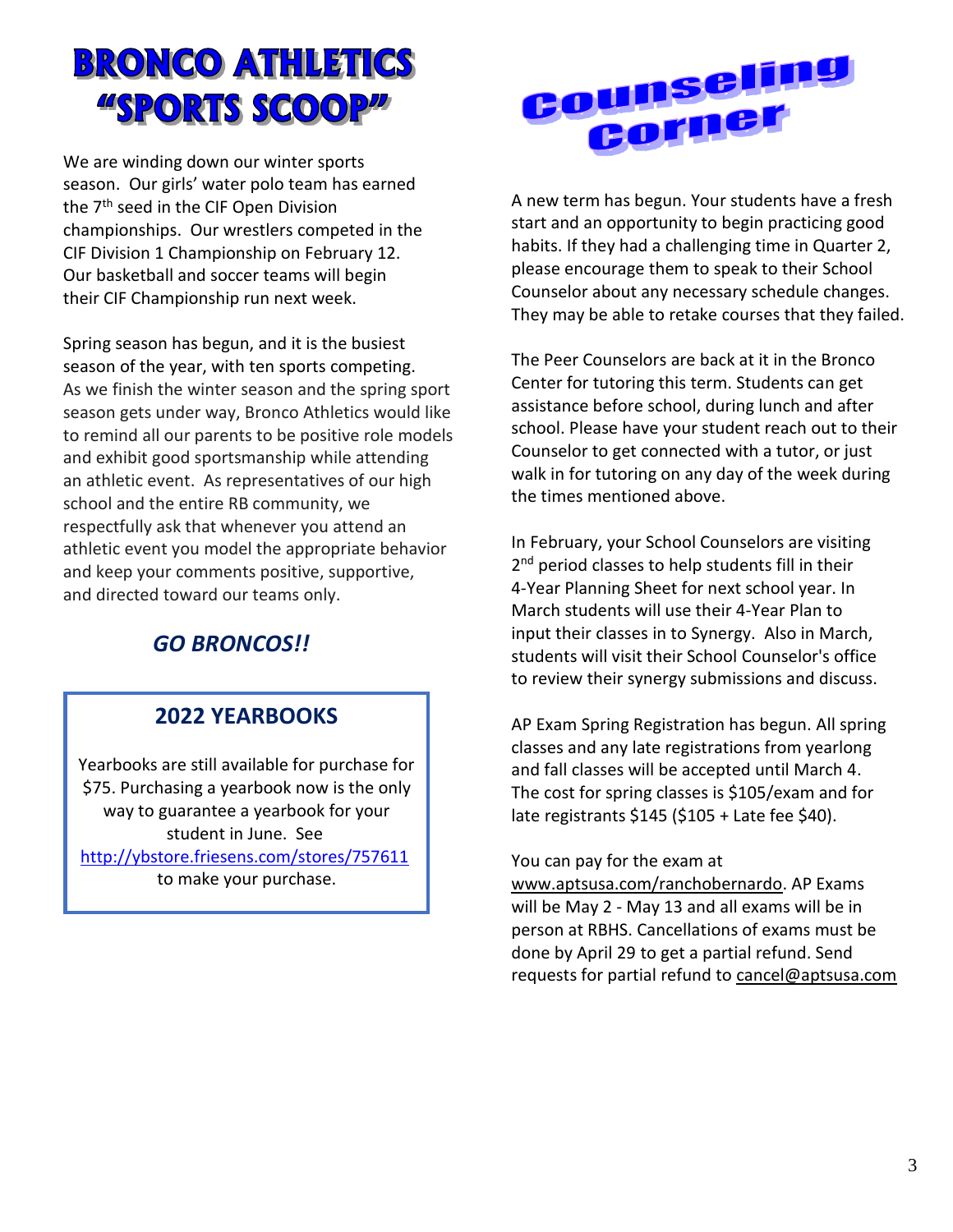

It's been a wonderful year so far in Student Services. I am fortunate to spend time with many students each day whether it be for a snack, chat, lost item reunion and/or resource connection. February is Teen Dating Violence Awareness Month. Here are some links to resources on this relevant topic for our teens. There is a lot of good information that can help facilitate excellent conversations. <https://www.communitysolutions.org/tdvam/> <https://www.loveisrespect.org/>

March 14-18 is National Say Something Week from the Sandy Hook Promise Organization. Say Something Week raises awareness and educates students and the community through training, media events, advertising, public proclamations, contests and school awards and reinforces the power young people have to prevent tragedies and protect a friend from hurting them self or others. The RBHS SAVE Promise/FNL Club will be helping raise awareness on our campus in March. For more information please see [https://www.sandyhookpromise.org/our](https://www.sandyhookpromise.org/our-programs/say-something/say-something-week/)[programs/say-something/say-something-week/](https://www.sandyhookpromise.org/our-programs/say-something/say-something-week/)

Please see the Student Services website for information concerning wellness strategies and support resources, tools to develop leadership skills in your family, and more! [https://www.powayusd.com/en-](https://www.powayusd.com/en-US/Schools/HS/RBHS/CONTACTS/Student-Services)[US/Schools/HS/RBHS/CONTACTS/Student-Services](https://www.powayusd.com/en-US/Schools/HS/RBHS/CONTACTS/Student-Services)

If you are in need of any resource help for your family please feel free to reach out.

Liz Bowers Student Services Specialist Phone: 858-485-4800 x4818 [ebowers@powayusd.com](mailto:ebowers@powayusd.com)

# **Bronco Center for College and Career information**

The Bronco Center, our career and college readiness center is located down the left hallway inside the counseling office. Our full-time College/Career Guidance Technician, "Coach" Jamal Felton, is available to assist students. His contact info is [jafelton@powayusd.com](mailto:jafelton@powayusd.com) and (858) 485-4800 ext. 4535. The Bronco Center is open M, T, Th and Fri from 7:00 am - 3:30 pm and Wednesday from 8:15 am - 3:30 pm.

The following services are provided:

- [ASVAB Registration](https://forms.gle/VCRiHJ6ni1p96a6U8)
- College Admissions testing information
- [Career Technical Education](https://drive.google.com/file/d/1XUber_9Y6jMblfy1oCxLAdwrtFXcMeu1/view?usp=sharing) Resources
- College Visits [Schedule](https://drive.google.com/drive/folders/10aCgSoeDcO_0-TRWd1tYExdK74UQ8O6V?usp=sharing)
- [College Planning Resources](https://www.powayusd.com/en-US/Schools/HS/RBHS/ACADEMICS/College-Planning)
- [Community College](https://drive.google.com/file/d/1F7V9z2jdd1wqDsPhwSbZrAvUCBxHYo7f/view?usp=sharing) Information
- [Employment](https://drive.google.com/drive/folders/1VcVkA98IEZ7Ln6qTCXAstZ8POzE6COQv?usp=sharing)
- [Internships](https://drive.google.com/drive/folders/1d116rs9SDbyrgtxUd7pM8NFWMI07dVA8?usp=sharing)
- Meeting requests with Coach Jamal
- Military recruiters
- Miramar College [Application/Promise](https://drive.google.com/open?id=11HPeaCQCvFKcf7V2p5VwmqE7kh8DzDAI) Workshop
- [Palomar Application Seminar](https://forms.gle/V2vLuP6DgNoU3AwY9)
- [Local Scholarships List](https://drive.google.com/file/d/14fNRuNt_U6jN2iYtLZ1tZ1ySoo3x6Uuq/view)
- [ROTC Information](https://drive.google.com/file/d/1Ua06Xt6Vpx04mDZwqttc3ZaM6OkvJZA7/view?usp=sharing)
- [Scholarship/Financial Aid information](https://www.powayusd.com/en-US/Schools/HS/RBHS/ACADEMICS/Scholarships-Financial-Aid)
- [Social/Emotional Support](https://docs.google.com/forms/d/e/1FAIpQLSeTWDKq8R4MKg56O3k7fJUA3Irt5PaJ3NtVsnhf1Y6seEai7g/viewform) Peer Counseling
- [Volunteering Opportunities.](https://teensvolunteer.org/volunteer-opportunities/?fwp_location=san-diego-county)
- TOEFL (Test of English as Foreign Language)
- [Trade/Vocational Training Information](https://drive.google.com/drive/folders/1W8KMr25PbBr0Nni1XRKKeHLTCzYHjVVd?usp=sharing)
- Tutoring: Peer Tutors available before school, at lunch and for one hour after school.

For more information please see [https://www.powayusd.com/en-](https://www.powayusd.com/en-US/Schools/HS/RBHS/ACADEMICS/Bronco-Center)[US/Schools/HS/RBHS/ACADEMICS/Bronco-Center](https://www.powayusd.com/en-US/Schools/HS/RBHS/ACADEMICS/Bronco-Center)